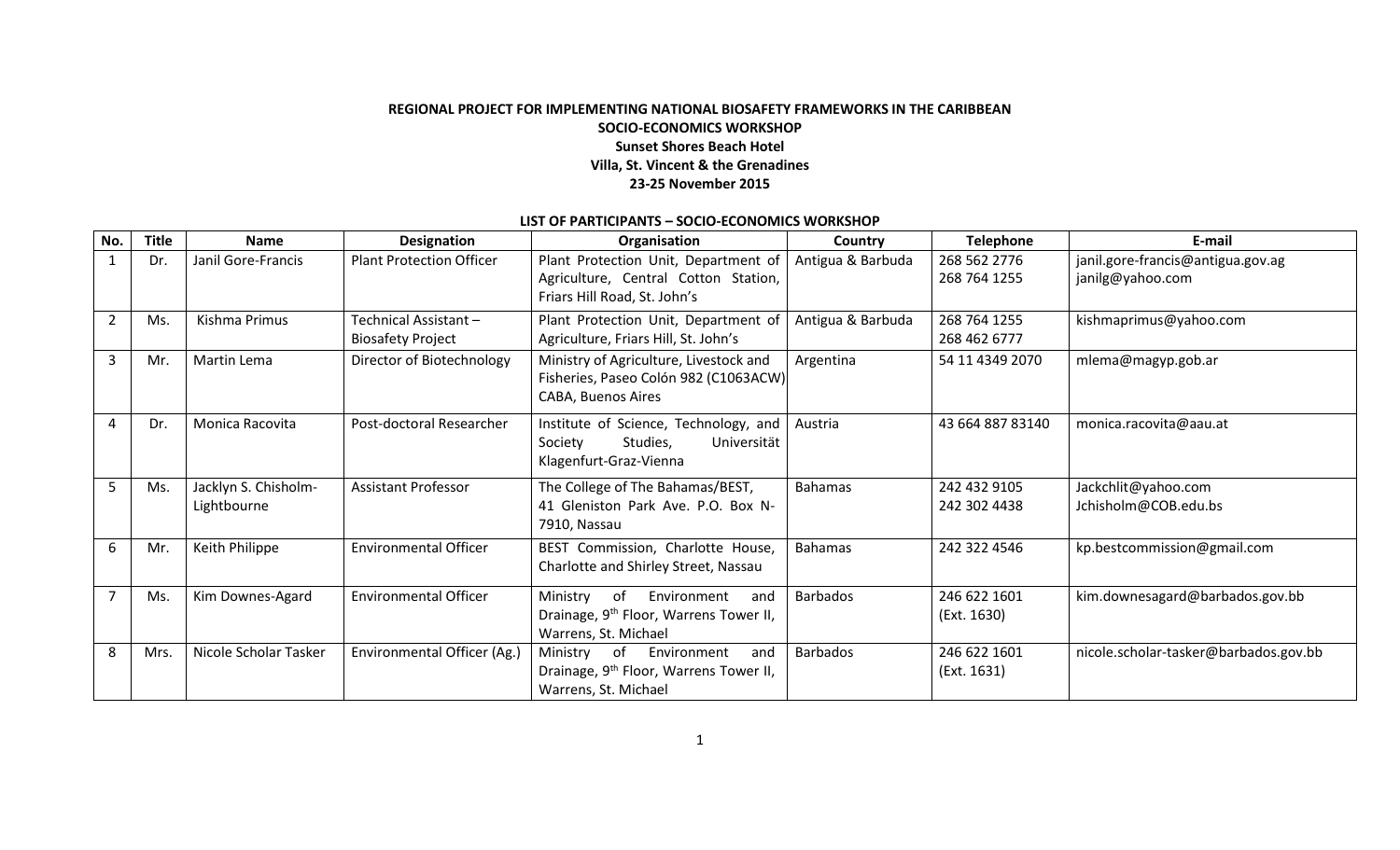| 9  | Mr. | Hernan Zetina         | <b>Medfly Coordinator</b>                         | Belize Agricultural Health Authority,<br>Central Farm, Cayo District                                                                                                                                                       | Belize C.A.     | 501 824 4873                                 | hernan.zetina@baha.org.bz                            |
|----|-----|-----------------------|---------------------------------------------------|----------------------------------------------------------------------------------------------------------------------------------------------------------------------------------------------------------------------------|-----------------|----------------------------------------------|------------------------------------------------------|
| 10 | Ms. | Lenia Arce Hernández  | Lawyer                                            | National Center for Biosafety, Calle<br>28. No. 502 e/ 5ta y 7ma ave.<br>Miramar, Playa, La Habana                                                                                                                         | Cuba            | 537 720 23281<br>537 720 23255               | lenia@orasen.co.cu<br>lenia@ceniai.inf.cu            |
| 11 | Dr. | Martin Rémondet       | <b>Scientific Officer</b>                         | Haut Conseil des Biotechnologies<br>(HCB), 244 Boulevard Saint-Germain,<br>75007 Paris                                                                                                                                     | France          | 33 1 44 49 84 70                             | Martin.Remondet@hautconseildesbiotech<br>nologies.fr |
| 12 | Dr. | <b>Malachy Dottin</b> | Director of Research                              | Ministry of<br>Agriculture,<br>Lands,<br>&<br>the<br>Fisheries<br>Forestry,<br>Environment, Botanical Gardens, St.<br>George's                                                                                             | Grenada         | 473 405 4490                                 | malachyd@spiceisle.com                               |
| 13 | Ms. | <b>Stacy Lord</b>     | Senior Environmental<br>Officer                   | Environmental<br>Protection<br>Agency<br>(EPA), Ganges<br>Street,<br>Sophia,<br>Georgetown                                                                                                                                 | Guyana          | 592 225 5467/9<br>(Ext. 230)<br>592 691 1053 | stacyrlord@gmail.com                                 |
| 14 | Ms. | Sharifa Razack        | Director                                          | Education, Information and Training<br>Division, Environmental Protection<br>Agency (EPA), Ganges Street, Sophia,<br>Georgetown                                                                                            | Guyana          | 592 225 5892<br>592 640 1359                 | srazack@yahoo.com                                    |
| 15 | Dr. | Rosa Binimelis        | Researcher - Agroecology<br>and Food Systems      | University of Vic- Central University<br>of Catalonia, C. Sagrada Família, 8500<br>Vic                                                                                                                                     | Spain           | 34 93 881 55 19<br>(Ext. 3205)               | rosa.binimelis@uvic.cat                              |
| 16 | Dr. | Jonas Kathage         | <b>Research Fellow</b>                            | GMO<br>Socio-Economics<br>European<br>Bureau, Joint Research Centre of the<br>European Commission, Institute for<br>Prospective Technological Studies<br>(IPTS), Edificio Expo Calle Inca<br>Garcilaso, 3, E-41092 Seville | Spain           | 34 954 48 8212                               | Jonas.Kathage@ec.europa.eu                           |
| 17 | Mr. | Sylvester Belle       | <b>Chief Conservation Officer</b><br>/Focal Point | Department of Physical Planning and<br>Environment, Ministry of Sustainable<br>Development, Bladen Commercial<br>Development, Basseterre                                                                                   | St. Kitts/Nevis | 869 465 2277<br>869 663 1441                 | sylbelle44@gmail.com                                 |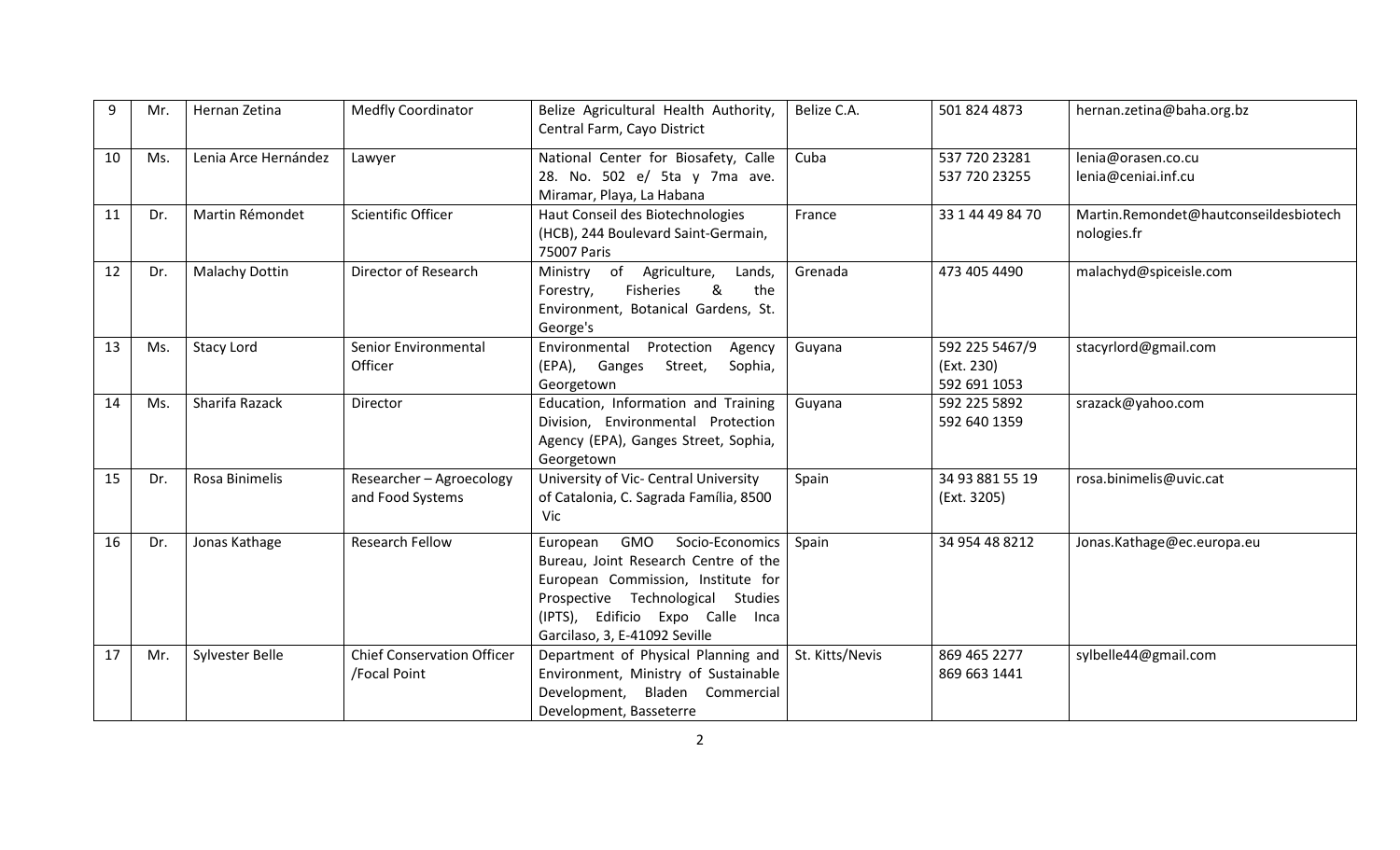| 18 | Mr.        | Derionne Edmeade      | <b>Environment Education</b><br>Officer                                                          | of<br>Environment<br>Department<br>Bladen Commercial<br>Development,<br><b>Basseterre</b>                                                                                         | St. Kitts/Nevis                 | 869) 465-2277                                | dedmeade@gmail.com                   |
|----|------------|-----------------------|--------------------------------------------------------------------------------------------------|-----------------------------------------------------------------------------------------------------------------------------------------------------------------------------------|---------------------------------|----------------------------------------------|--------------------------------------|
| 19 | Mrs.       | Carleen Joseph        | Economist                                                                                        | of<br>Agriculture,<br>Food<br>Ministry<br>Production, Fisheries, Co-operatives<br>and Rural Development, 5 <sup>th</sup> Floor, Sir<br><b>Stanislaus James Building, Castries</b> | St. Lucia                       | 758 468 4170                                 | economist.agriculture@govt.lc        |
| 20 | Mr.        | Kurt Prospere         | National Project Co-<br>ordinator                                                                | Ministry of Sustainable Development,<br>Energy, Science and Technology,<br>Caribbean Cinemas Complex, Choc<br>Estate, Castries                                                    | St. Lucia                       | 758 468-5860                                 | kurt.prospere@govt.lc                |
| 21 | Dr.        | Sylvester Lynch       | <b>National Project Co-</b><br>ordinator - National<br><b>Biosafety Framework</b><br>Project     | Environment Management Division,<br>Health<br>Ministry of<br>and<br>the<br>Ministerial<br>Building,<br>Environment,<br>Kingstown                                                  | St. Vincent & the<br>Grenadines | 784-456-1847<br>784-456-1991<br>784-530-7032 | tosyllynch@yahoo.com                 |
| 22 | Ms.        | Cherese Jack          | <b>Assistant Project</b><br><b>Coordinator-National</b><br><b>Biosafety Framework</b><br>Project | Environment Management Division,<br>Health<br>Ministry of<br>and<br>the<br>Ministerial<br>Building,<br>Environment,<br>Kingstown                                                  | St. Vincent & the<br>Grenadines | 784-456-1847<br>784-494-2618                 | nbfsvg@gmail.com                     |
| 23 | <b>Mrs</b> | Janeel Miller-Findlay | Director                                                                                         | Environmental<br>Management<br>Department, Ministry of Health,<br>Wellness and the Environment                                                                                    | St. Vincent & the<br>Grenadines | 784 485 6992                                 | janeel.miller@gmail.com              |
| 24 | <b>Mrs</b> | Cassil Walsh-De Young | <b>Plant Quarantine Supervisor</b>                                                               | Plant Protection and Quarantine Unit,<br>Ministry of Agriculture, Forestry and<br>Fisheries, Richmond Hill, Kingstown                                                             | St. Vincent & the<br>Grenadines | 784 498 1650 784<br>456 1300                 | wcassile2@hotmail.com                |
| 25 | Mr.        | Michael Delpeche      | Agricultural Officer                                                                             | Plant Protection and Quarantine Unit,<br>Ministry of Agriculture, Forestry and<br>Fisheries, Campdem Park                                                                         | St. Vincent & the<br>Grenadines | 784 457 1283<br>784 528 4171                 | ppq@gov.vc<br>michaeldelpy@yahoo.com |
| 26 | Ms.        | Deah James            | Trade Intern                                                                                     | Ministry of Foreign Affairs and Foreign<br>Trade, 3rd Floor, Administrative<br>Building, Kingstown                                                                                | St. Vincent & the<br>Grenadines | 784 456 2442                                 | deahjames@gmail.com                  |
| 27 | Mr.        | Rafique Bailey        | Senior Agricultural Officer                                                                      | Ministry of Agriculture, Rural Transfer,                                                                                                                                          | St. Vincent & the               | 784 492 8255                                 | rskbailey@hotmail.com                |